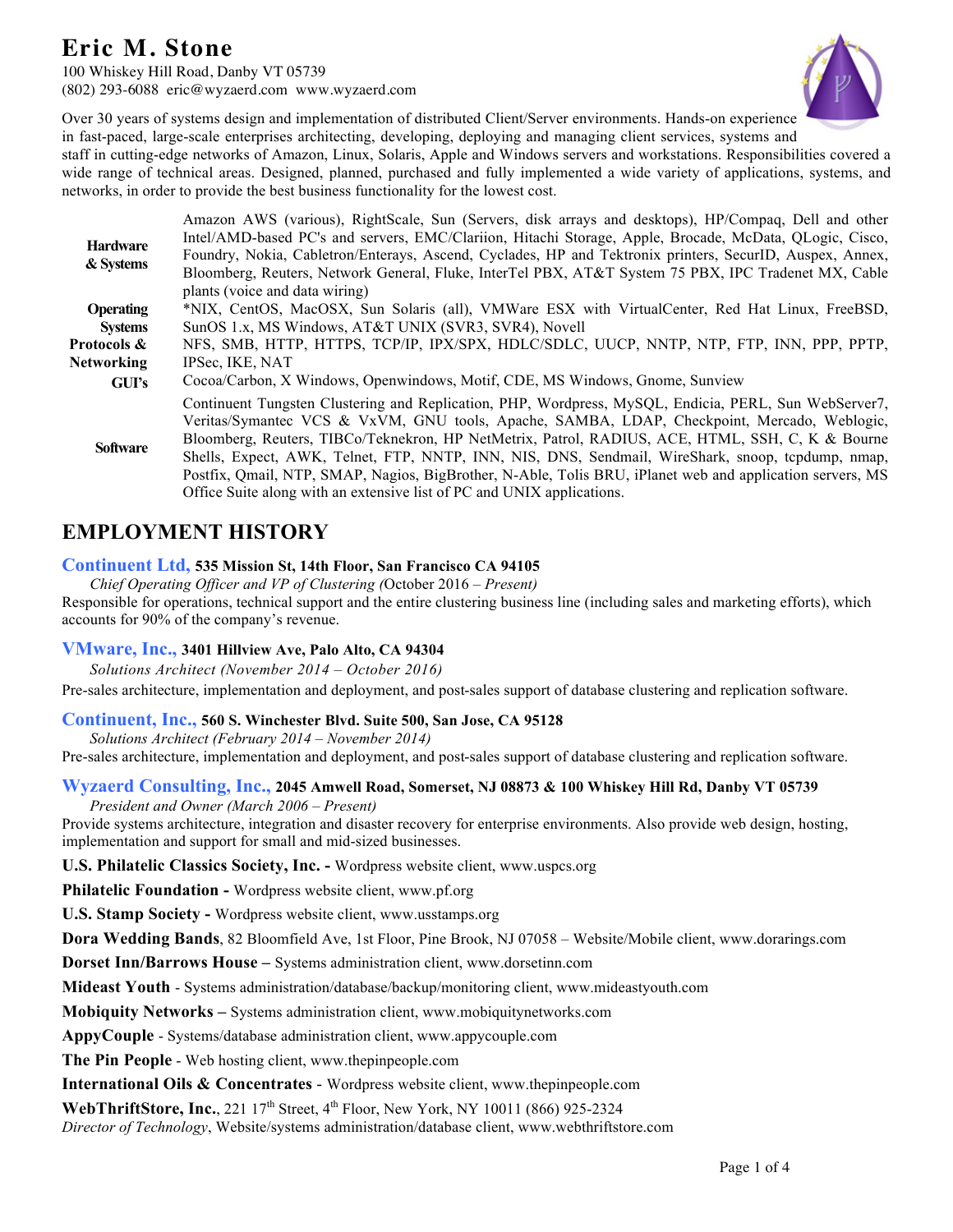# **Thamaturgix/Large Retail Client** New York, NY (October 2006 – March 2009)

Provide disaster-recovery-focused systems architecture and administration for retail/online firm.

#### *Environment*

This is a Sun-based environment, with Solaris 8, 9 and 10 using a wide variety of Sun Enterprise servers, including T1000, 6800, 4800. SAN is a 2Gb McData switch fabric with Hitachi 9985 disk arrays. Veritas and SDS are used for disk management; Nagios for systems monitoring. 3Com chassis switches for core LAN, Cisco and Enterasys switches/routers for network infrastructure, Checkpoint and Rainfinity firewalls. Oracle 9i RAC and Informix are the databases of choice.

#### *Major Accomplishments:*

- Lead role in complete design and implementation of disaster recovery infrastructure to support online and retail sales.
- Created highly-available services for web site in NYC data center.
- Tech lead on new web infrastructure and NFS/CIFS architecture.
- Migration of core services to new network.

**Clinton Group, Inc.**, 9 West  $57<sup>th</sup>$  Street,  $26<sup>th</sup>$  Floor, New York, NY 10019 (212) 739-6044

Maintained and upgraded Disaster Recovery facility; Website client, www.clinton.com

**KB&R Trading**, 33 Newman Springs Road, Tinton Falls, NJ 07724 (732) 842-7040 Designed, implemented, maintain and host a trade tracking system for commodity broker. Perl, MySQL, Apache, Linux.

**Ideal Book Store**, 622 Route 10, Suite 3, Whippany, NJ 07981 - Website client, www.idealbooks.com

**Temple B'nai Jeshurun**, 1025 South Orange Avenue, Short Hills, NJ 07078, (973) 379-1555 - Website client, www.tbj.org

### **Information Euphoria, Inc., 2725 Advance Lane, Colmar, PA 18915**

*Chief Technology Officer (July 2005 – March 2006)*

Responsible for all technology decisions, architecture and projects for \$3M IT services firm.

#### *Environment*

Personally-designed and implemented fault-tolerant compute cluster with VMWare ESX running on Sun Opteron servers managed by Virtual Center. Used Cisco Layer-3 switches and BGP4-based routers with Pix firewalls, Apple RAID and servers, QLogic SAN, and APC power and environmental conditioning. Windows 2003AD/XP with MacOSX.

#### *Major Accomplishments:*

- Managed staff of 8 engineers; administered internal systems and client's managed services.
- Implementation of Tier 2 Data Center and Hosting Facility.
- Reorganized and streamlined departmental process and procedure (i.e. purchasing, order tracking, etc).
- Established Help Desk and NOC; created Intranet and documentation for systems and procedures.
- Provided sales support, architecture, technical support and website development for client projects.
- Project management using MS Project.

# **Clinton Group, Inc., 9 West 57th Street, 26th Floor, New York, NY 10019**

### *Senior Systems Architect (September 2002 – June 2005)*

Provided systems architecture, integration and day-to-day administration and support for a financial services company (hedge fund). Was one of a two-person UNIX team responsible for the entire server and security infrastructure.

#### *Environment*

Sun and Linux -based environment, using an EMC Celerra for NFS and SMB. Also used Sun A1000 disk arrays. Veritas and ODS were used for disk management; Veritas Cluster for Oracle High-Availability; BigBrother and home-grown web tools for systems monitoring, Avaya Cajun switches and Cisco routers and switches for network infrastructure,

#### *Major Accomplishments:*

- Implementation of Disaster Recovery Facility and Plan
- Complete overhaul of all systems admin standards and practices
- Move from 55 Water Street to 9 West 57<sup>th</sup> Street
- Expansion, tuning and firmware upgrades of EMC server
- Designed and implemented new development infrastructure, including major ClearCase upgrade
- Created modular web-based systems and applications monitoring system
- Standardized and scripted NT user account login, drive mappings, printer configuration with DR capability.

#### **Wyzaerd Consulting, Inc., 2045 Amwell Road, Somerset, NJ 08873**

*President and Owner (April 2000 – September 2002)*

Provide systems architecture and integration for financial and on-line trading environments. Also provide web design, hosting, implementation and support for small and mid-sized businesses.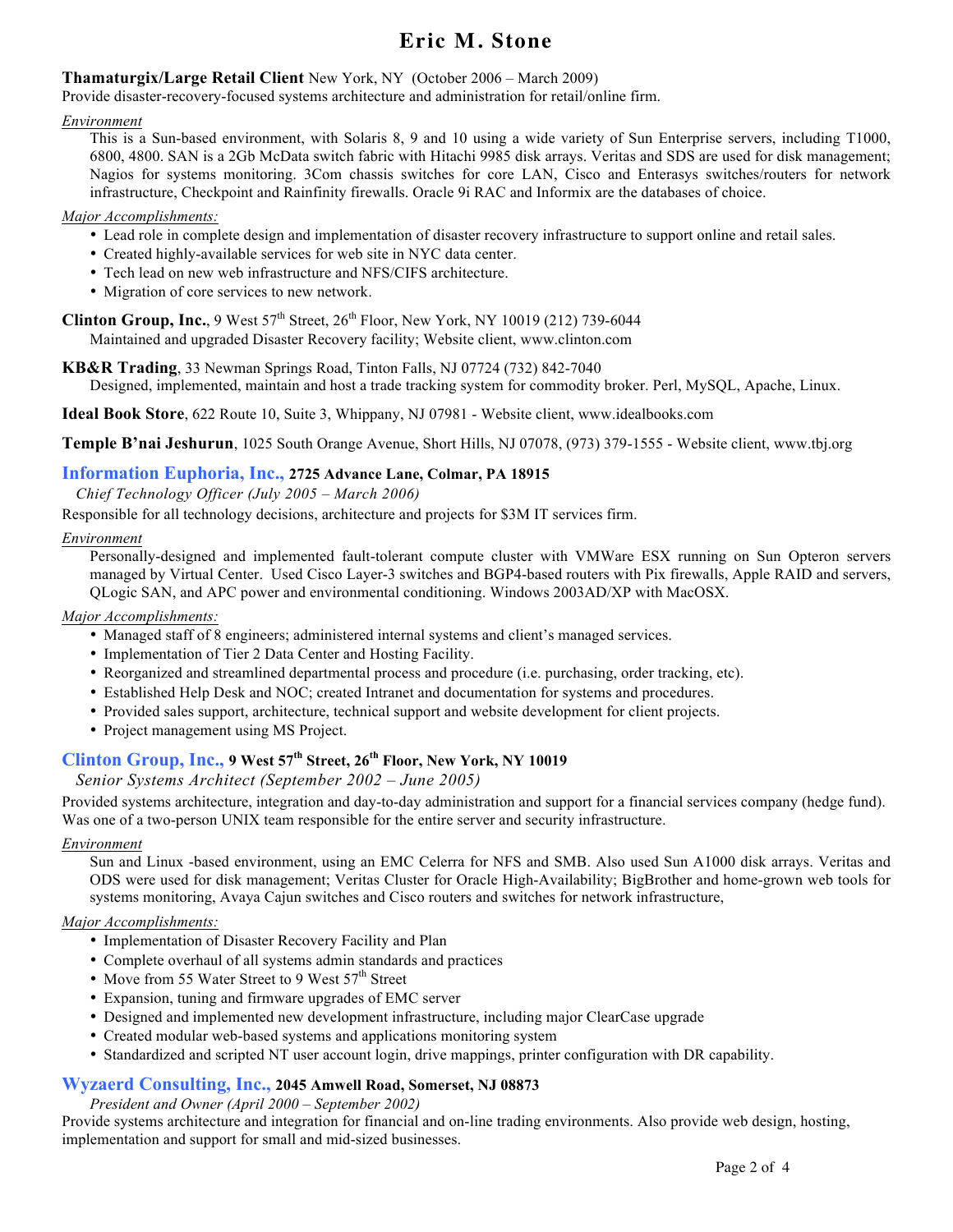**OnMoney.com**, 287 Bowman Ave, Suite 4000, Purchase, NY 10577, 914-696-6561 (Sept. 2000 – Jan. 2001) Assisted with design and implementation of new data center, as well as move planning and coordination.

**National Discount Brokers**, 90 Hudson St, Jersey City, NJ 07302, 201-209-7760 (April 2000 – Jan. 2001)

Provided systems architecture and administration for online trading firm.

#### *Environment*

This was a Sun-based environment, using NFS and Enterprise 6500, 4500, 450, 250, and U10 servers with A1000 and D1000 disk arrays with Sun 5200 RAID controllers. Veritas and ODS were used for disk management; Patrol for systems monitoring, Cisco 6509 switch/routers for network infrastructure, Foundry BigIrons and Nokia firewalls for the portal. Oracle was the database of choice.

#### *Major Accomplishments:*

- Lead role in complete redesign of iPlanet portal infrastructure to support 200,000 user accounts in online trading environment. This includes production, QA and development environments. Succeeded at improving performance and uptime (2-3 failures/year vs. 1-2 failures/day).
- Designed and implemented Intranet-based trade process monitoring system, including automation of operations reporting.
- Designed and implemented automated code rollout system.
- Designed and implemented OFX infrastructure for interface with Yahoo.

# **CDC Investment Management Corp., 9 West 57th Street, 36th Floor, New York, NY 10019, 212-891-6500**

*VP/Head of Systems Architecture and Security (June 1994 – April 2000)*

Responsible for systems and network architecture, administration and support for all network, hardware and software operations for 300 users in an international finance environment.

#### *Environment*

This was a Sun-based environment, using NFS and Enterprise 4500, 450, U170 and U140 servers with BoxHill disk arrays and RAID controllers. Veritas and ODS were used for disk management; Cabletron SmartSwitchRouters and SmartSwitch 6000 & 9000 switches for network infrastructure, Checkpoint firewalls for security, and Auspex fault-tolerant NFS servers. Sybase was the chosen database.

#### *Major Accomplishments:*

- Responsible for large projects, including the firewall, network and file server deployments with value totaling over *two million dollars*.
- Saved the company over *one million dollars* through negotiation and intelligent purchase choices.
- Integrated two separate business units' networks into a single, well-performing, manageable structure.
- Implemented Fault-tolerant Internet firewall.
- Implemented Fault-tolerant world-wide remote-access network using Ascend, Radius and Security Dynamics tools.
- Designed, planned, implemented, upgraded and supported:
	- Cabletron-based network in a switched, meshed 10/100/1G environment with IP multicast support; Spectrum software.
	- Auspex Fault-tolerant NFS file servers with over 150Gb of data on a 24x7 basis; maintained and managed file system allocations and data relocation.
	- High-performance Sun Enterprise DB and compute servers for Risk Management, OLTP and Data Warehousing/Mining.
	- High-capacity, redundant tape backup systems (ATL).
- Implemented equipment room with network-accessible console servers.
- Implemented ability for NY location to access both Internet and our Paris headquarters intranet via WAN.
- Implemented network-based fax system (Bristol Isofax) with personal fax routing.
- Performed large-scale computer, network and telephone moves to the 49th and 43rd floors.
- Performed round-the-clock, year-round support of all operations (24 hours/day, 365 days/year).
- Deployed pager system to allow automatic notification of system failures and direct access to support staff by all employees.

# **Fusion Systems Group, Ltd., 225 Broadway 24th Floor, New York, NY 10007, 212-285-8001**

*Senior Systems Engineer, Systems Administrator (June 1993 – June 1994)*

Systems administration and support for a broad mix of Sun networks for financial services and trading companies.

**Federal Farm Credit Banks Funding Corp.** - Provided system and network administration, including such software as Sun Online Disk Suite, High Availability for Sun, and third-party applications. Also provided user support, network tuning and expansion, application installation and hardware maintenance for the institution that puts farm debt on the open market. Standardized user management and provided Frame and UNIX training.